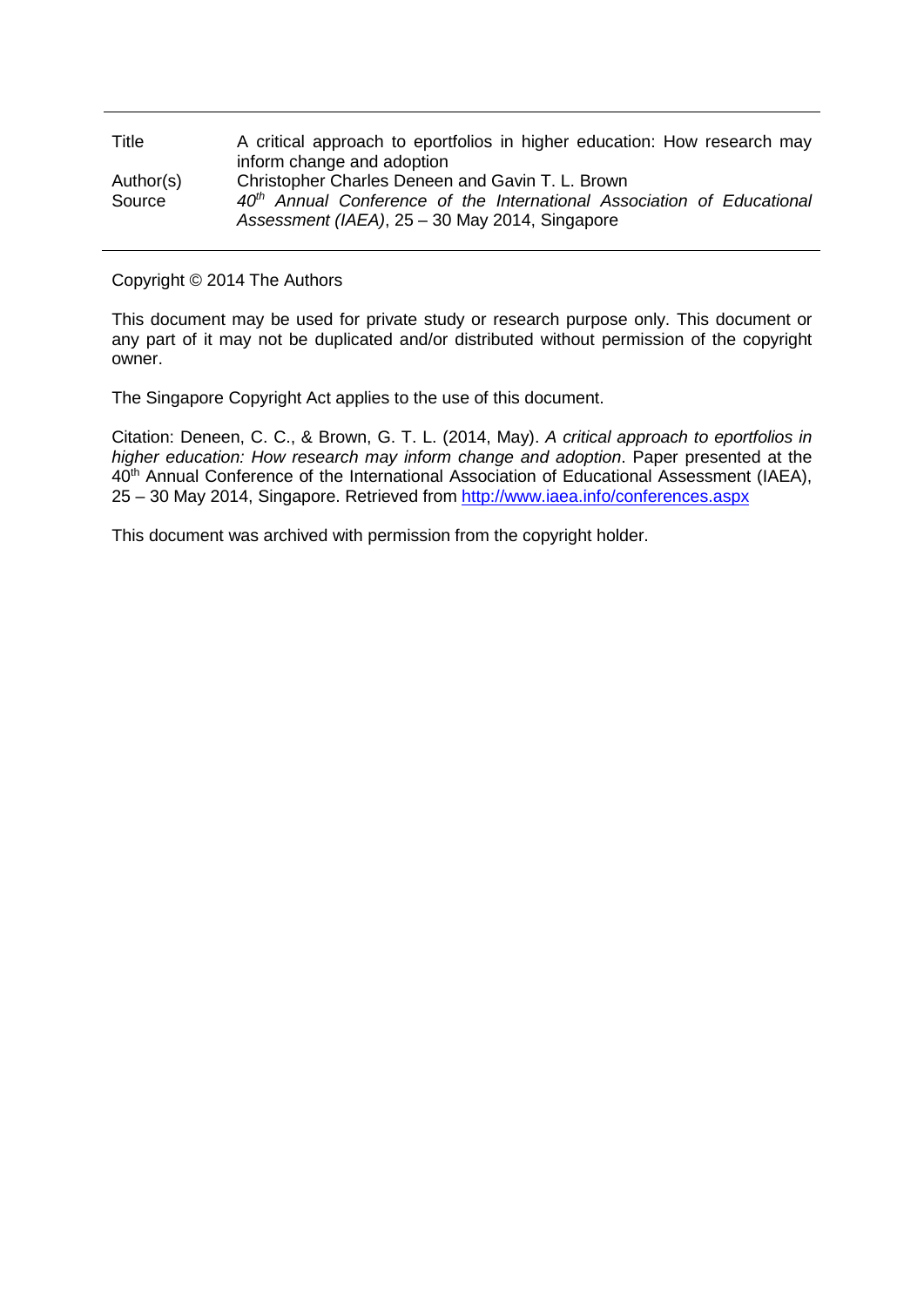A critical approach to eportfolios in higher education: How research may inform change and adoption

Christopher Charles Deneen The University of Hong Kong [deneen@hku.hk](mailto:deneen@hku.hk)

Gavin T.L. Brown The University of Auckland [gt.brown@auckland.ac.nz](mailto:gt.brown@auckland.ac.nz)

# **ABSTRACT**

Higher education programs espouse increasingly ambitious graduate outcomes, ranging from enhanced capacity for self-assessment to sophisticated demonstrations of information literacy. As assessments, eportfolios are seen as means to both fostering and evaluating students' achievement of such complex outcomes. This accounts in part for the growing popularity of eportfolios over the last two decades.

Is this zeal warranted? Critical and objective research into eportfolios comprises a small percentage of the abundant literature. Thus, faculties, programs and universities establishing or enhancing eportfolio programs may relay on enthusiasm rather than criticality as they manage adoption and use. This plays a large role in the common problems undermining successful adoption and effective use.

A critical, research-informed perspective is essential to understanding and effectively utilizing eportfolios as assessment in higher education. Drawing on results from a grant-funded mixed-methods research project, this paper critically examines variables in eportfolio use at a tertiary level. Data from survey, interviews and focus groups across three disciplines were analysed. Results include the need to examine technology, learning, and assessment together as interconnected phenomena and the relationship of curriculum planning to sustained engagement and complex outcome achievement. Significance of results to research as well as change management will be discussed.

Keywords: eportfolios, higher education, learning-oriented assessment, technology acceptance model

## **INTRODUCTION**

Over the past two decades, the growing enthusiasm for using eportfolios in higher education and moves to enhance the learning-orientation of assessment in higher education have come together in the promotion and exploration of eportfolios as higher education assessment. While the potential of eportfolios is widely acknowledged, significant concerns remain about their effectiveness, especially for assessment purposes. The current literature on eportfolios in higher education disproportionately focuses on interest, enthusiasm, and potential, rather than critical examinations of key variables and their relationship to success. Despite gaps and concerns in the literature, eportfolios have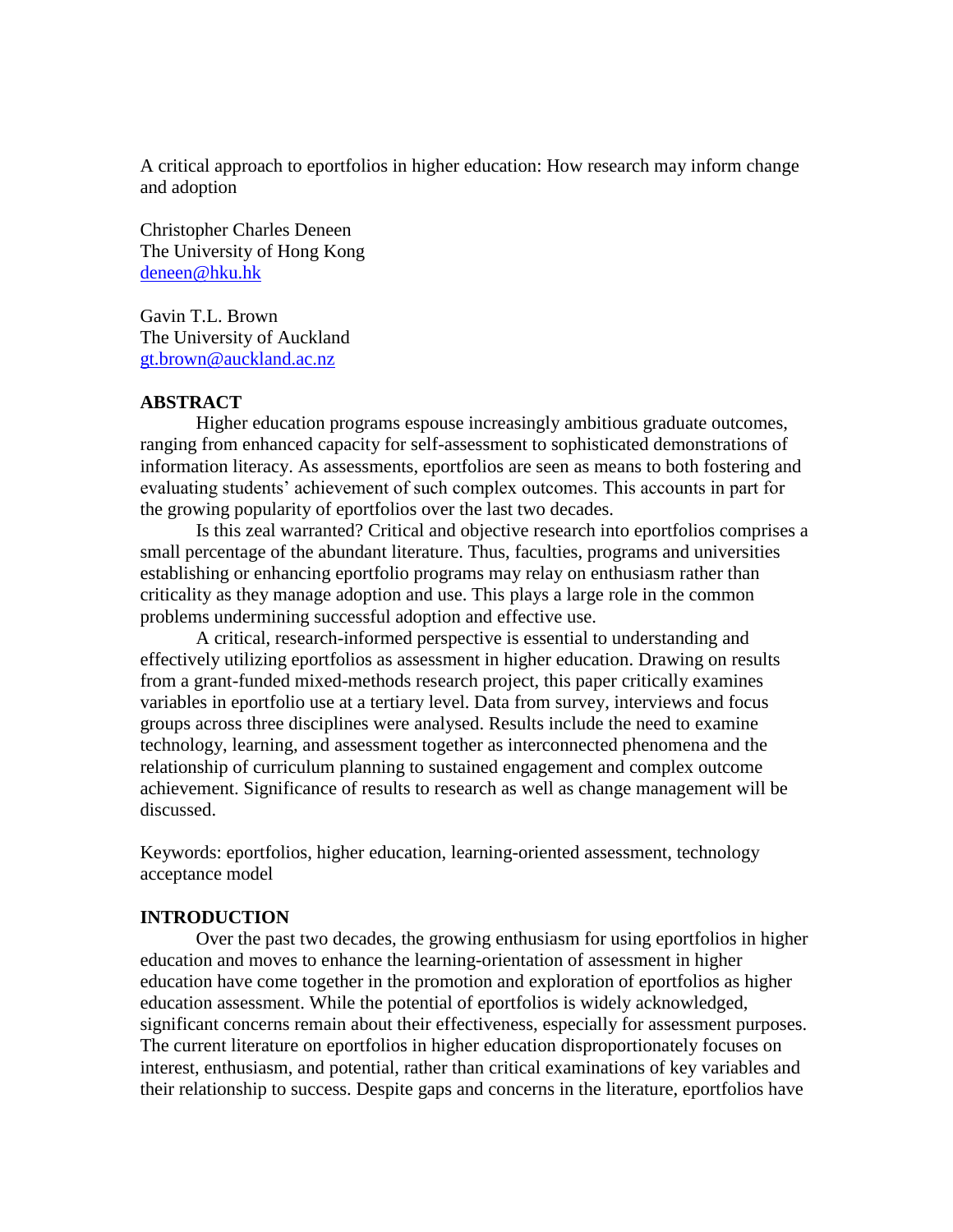been enthusiastically adopted and promoted by higher education institutions world-wide and in Hong Kong; this is problematic as it suggests that utilization has exceeded informed understanding (Cummings & Maddux, 2010).

This aim of this research study is to meet the need for systematic research informing the use of eportfolios as assessment in higher education. The objectives designed to facilitate meeting this aim are to investigate the key variables for understanding eportfolios as assessment in a higher education context, explain relationships between these key variables within and across three purposefully selected higher education disciplines, and present findings that inform theoretical and practical understandings of eportfolio assessment in a higher education context.

This paper presents findings from this large-scale, ongoing study. As a conference paper, this is intended to provide an opportunity for discussion and critique as well as explore the potential for informed networking with researchers and practitioners who have similar interests, aims, and objectives.

# **A FRAMEWORK FOR UNDERSTANDING EPORTFOLIOS Local and global contexts**

Higher education in Hong Kong is undergoing significant and rapid changes that mirror global priorities; these include an attempt to shift from an elitist tertiary system aimed at professional training to a more inclusive model that balances competitive job training with life-long learning (Kember, 2010). In practice, this demands moving from a knowledge and teaching-centric approach to a student-centered learning experience. This approach may be characterized by well-articulated student outcomes, interdisciplinary study, innovative teaching practice in support of learning, and an increase in student reflection and interconnected knowledge (Banta, 2009, Kember, 2010; UGC, 2010). Essential to this global movement is the adoption of learning-oriented assessment practices (Boud, 2000; Carless, 2007). The new HK curriculum echoes this global expectation with a call for assessment practices that exemplify recognized best principles of higher education assessment (Deneen & Boud, 2013; UGC, 2010).

Eportfolios have been envisioned globally and regionally as an embodiment of these principles (Fisher, et. al., 2011; Kennedy, 2011). Eportfolios are deliberate collections of work that may provide the opportunity for reflection, self-regulation, and the demonstration of complex outcomes that have strong resonance with life-long learning (Lorenzo & Ittelson, 2005; Stefani, Mason, & Pegler, 2007). It is these qualities that have led to visible commitment in the United States, Hong Kong, and the rest of the world to use eportfolios for learning and assessment. Local evidence within Hong Kong of this commitment includes formation of an inter-institutional eportfolio panel, The Joint Universities ePortfolio Committee (JUEC), the promotion by universities of case-study exemplars of use (e.g. Fisher, et. al., 2011), as well as development of Hong Kong-based research into eportfolio use (e.g. Chau & Cheng, 2010; Wong & Chau, 2008). Whether this commitment to practice and inquiry will result in changes to students' learning experience is difficult to predict. The degree to which Hong Kong higher education students' educational experience has been affected by curriculum reform is debatable, especially in the area of assessment (Brown & Wang, 2011). Hong Kong is situated within powerful summative assessment traditions: the colonial British model of examinations and a Chinese civil examination tradition several millennia old. These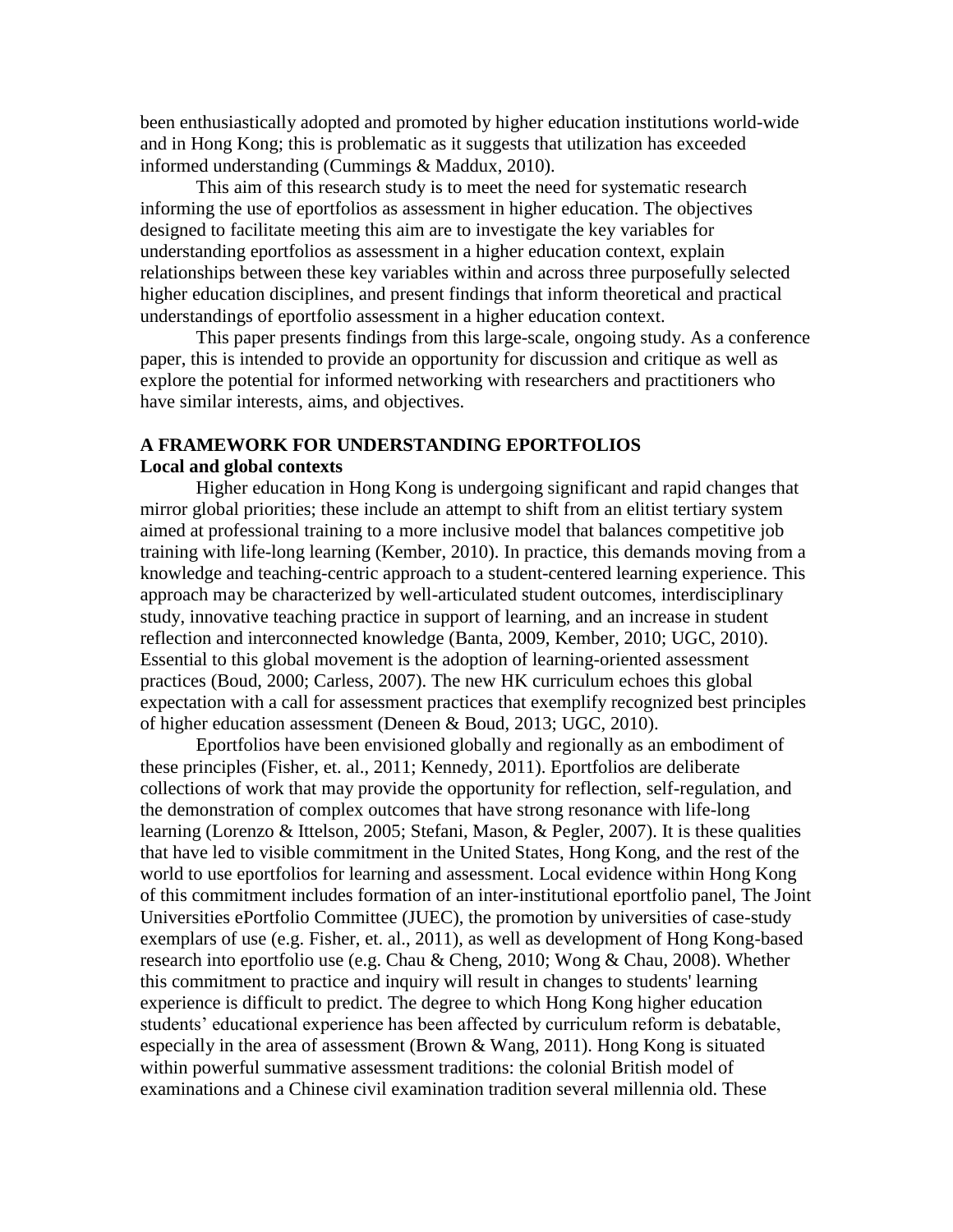confluent traditions, embodied in a modern external examination system, have powerful impact on teaching, learning and assessment at all levels (Carless, 2011a; Deneen, *forthcoming*). Learning-oriented assessment and the aforementioned expectations and uses of eportfolios face formidable opposition from culturally embedded traditions and practices (Carless, 2011a).

These issues and concerns while regionally specific, resonate with global research on high stakes summative assessment (Boud, 2000; Carless, 2011a, Carless, 20011b) and the impact of conceptual orientation upon assessment practices and outcomes (Brown, 2006, 2008, 2011). Another key concern both locally and globally is the disproportionate focus in eportfolio literature on interest, enthusiasm and potential, rather than impact, challenges or robust theoretical frameworks that account for key variables (Cummings & Maddux, 2010). For example, in her 2006 study of 300 published articles on eportfolios, Ayala found that less than 5% of eportfolio studies adopted a critical perspective (Ayala, 2006 in Cummings and Maddux, 2010). Studies emerging since then that have adopted a critical, research-informed perspective reveal some strengths but many challenges to eportfolio assessment use in higher education, ranging from technology resistance to validity and reliability issues (Barrett, 2007; Shroff, Deneen, & Lim, 2012; Strijbos, Meeus & Libotton, 2007; Strivens et al., 2009).

## **A critical and integrative framework**

A critical understanding of eportfolios requires a framework that accounts for the key dynamics. The conceptual framework of this study (see fig. 1) consists of several interactive dynamics. The two broad foci for understanding eportfolios as assessment in higher education are conception and utilization. Within each of these are the elements of assessment and technology, which define each area of focus, but also connect them. Assessment is understood by examining two characteristics: elements of learningorientation, and "place" on a continuum of formative to summative assessment. Technology is investigated through examining degree of both technology acceptance and technology utilization. The connections between conception and utilization are explored in two directions: first, by understanding the relationship of the participants' conceptions of assessment and technology to eportfolio use as assessment and technological practice, and second by determining how utilization may lead to conceptual changes.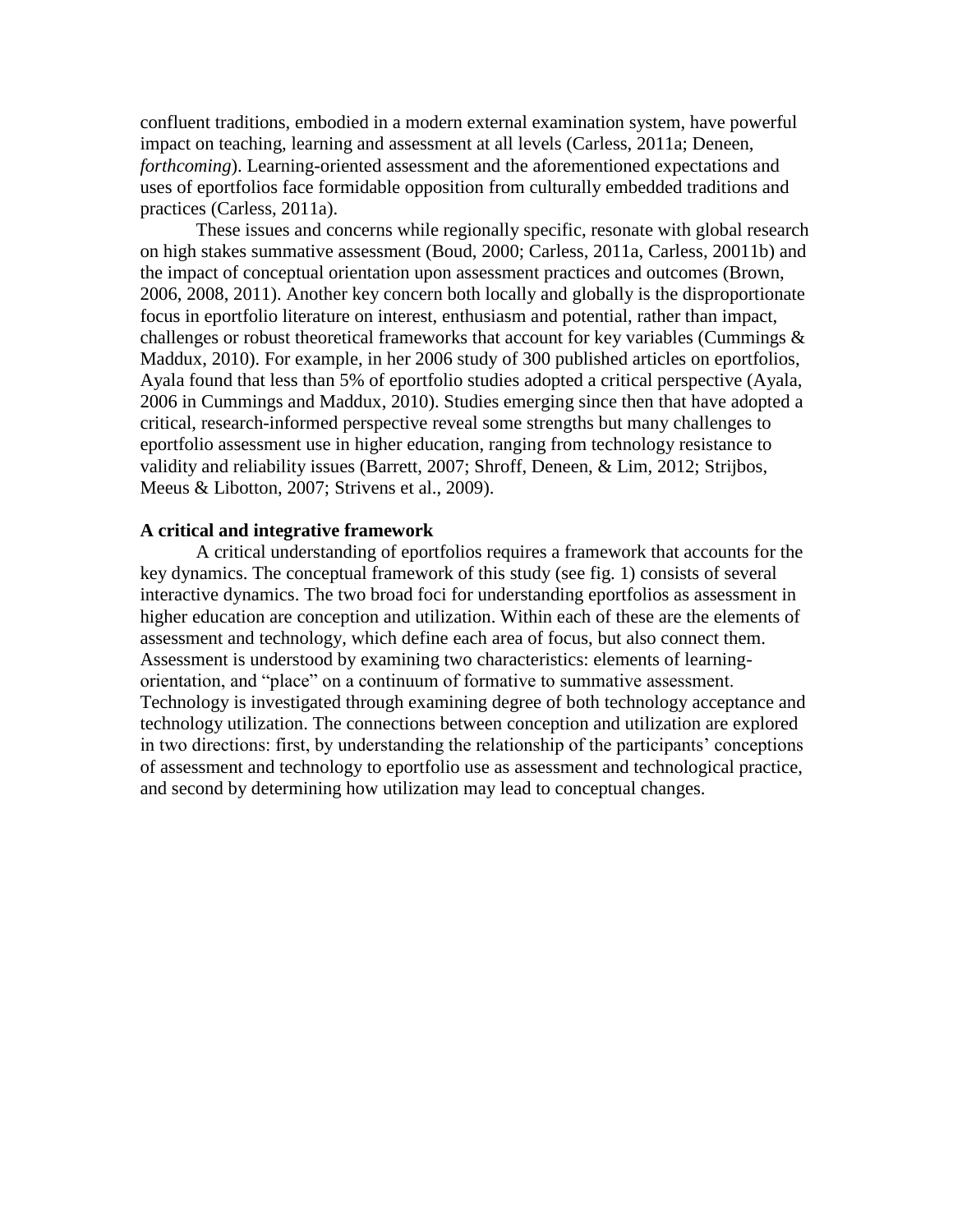



From this framework, we identify the following five variables for investigation: learning orientation, formative to summative intent, formative to summative utilization, technology acceptance, and technology utilization.

The theoretical framework and examination of variables are supported by construct validation and findings that have emerged from published literature within the related fields as well as the prior research of the investigating team (e.g. Brown, 2006; 2008; 2011; Carless, 2007; Shroff, Deneen & Ng, 2011; Teo, 2009).

#### **METHODOLOGY**

This study uses complementary methodologies (qualitative and quantitative) to examine eportfolio use as a technology enhanced means of assessment for learning within and across purposefully selected higher education disciplines.

#### **Sample**

The number of participants are 450 students and nine instructors across the disciplines/faculties of Education, Law, and Liberal Studies.

#### **Data Collection and analysis**

Data collection and analysis are ongoing, but with substantial results already evident. Participant conceptions and change in conceptions are examined, as are their perceptions of utilization of technology, structuring of assessment tasks, and eportfolio products. As the research develops, qualitative and quantitative results will be more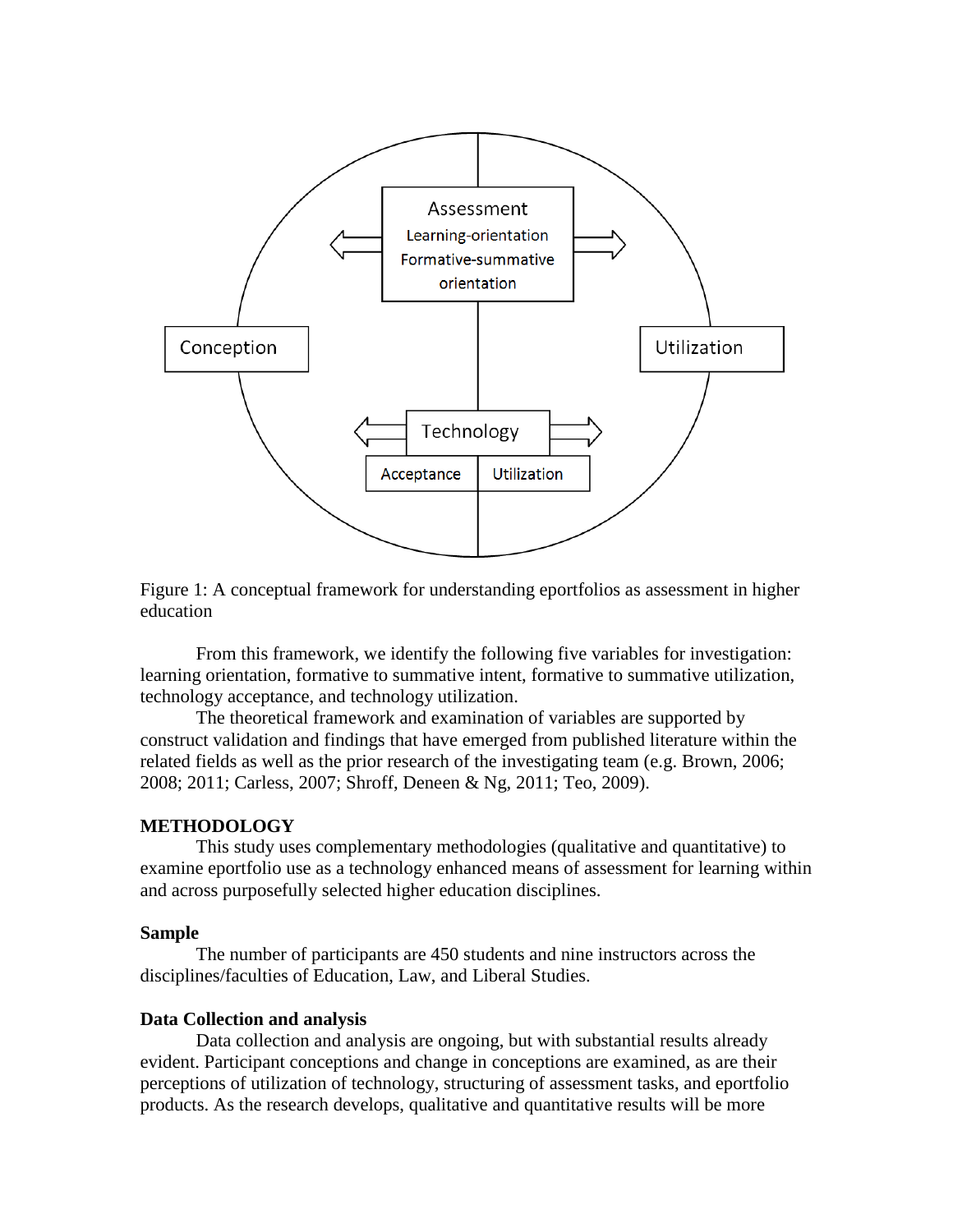complementary; producing course-based case studies derived form a synthesis of results of the methods. This paper presents a broad overview of what will likely result in multiple papers.

# *Quantitative data*

Quantitative data collection has been conducted through student surveys. Survey items are derived from the conceptual model that guides the study (see Figure 1) and more specifically, are directly influenced by both the Technology Acceptance Model (TAM) (Teo, 2009) and the Conceptions of Assessment Inventory (Brown, 2008).

The survey employs a six-point, positively packed scale (Lam & Klockars, 1982); this has been identified within the field of research including the authors' own research as producing higher degree of discrimination power with Asian populations than centerweighted scales (Bond & Hwang, 1986; Brown, 2004; Deneen, et. al, 2013)

Analysis is ongoing, but consists of initial data cleaning, factor analysis, and ANOVA, allowing researchers to explore and report validity of the theoretical model, develop course-based case studies, and present a comparative analysis across courses.

## *Qualitative data*

Qualitative data collection consisted of student focus groups and instructor interviews. Focus groups were modeled after Morgan's (1997) focus group protocols; both interview and focus group questions, prompts and interrogative structure followed Spradley's (1979) pattern for ethnographic interviewing.

Qualitative data emerging from focus groups, interviews are being analyzed using an inductive coding procedure, adapted from qualitative analysis protocols established by Miles and Huberman (1999):

- 1. Analytical precepts are shaped by elements of the conceptual framework deliberately adopted by the investigators (see fig. 1) and prior research into the relevant areas (i.e. TA, COA, and LOA). Using likely and framework-oriented categorization, initial analysis and a priori assignation of codes and code definitions (e.g. subject-oriented, relational, activity) is conducted.
- 2. Codes and code definitions are revised and enhanced based on the emergence of observable data patterns and an evolving understanding of the phenomena under study. Initial assignation of hierarchical families of codes takes place. Validation and stability of codes and emerging code families are checked through independent coding and verification among investigators. Member checks for validity (Miles & Huberman, 1999) are conducted with both students and instructors.
- 3. Relative code sizes and relationships are verified, and out of this a robust and verified hierarchical and familial coding structure is presented for integration with quantitative data.
- 4. Integration of data shall yield course-based case studies as well as an analytical discussion across courses and discipline areas. A case study approach has been selected as this study focuses on a phenomenon (eportfolios) within a natural setting (courses), with the intent of providing explanation using variables that emerge from a robust theoretical context (Yin, 2009). Analysis across courses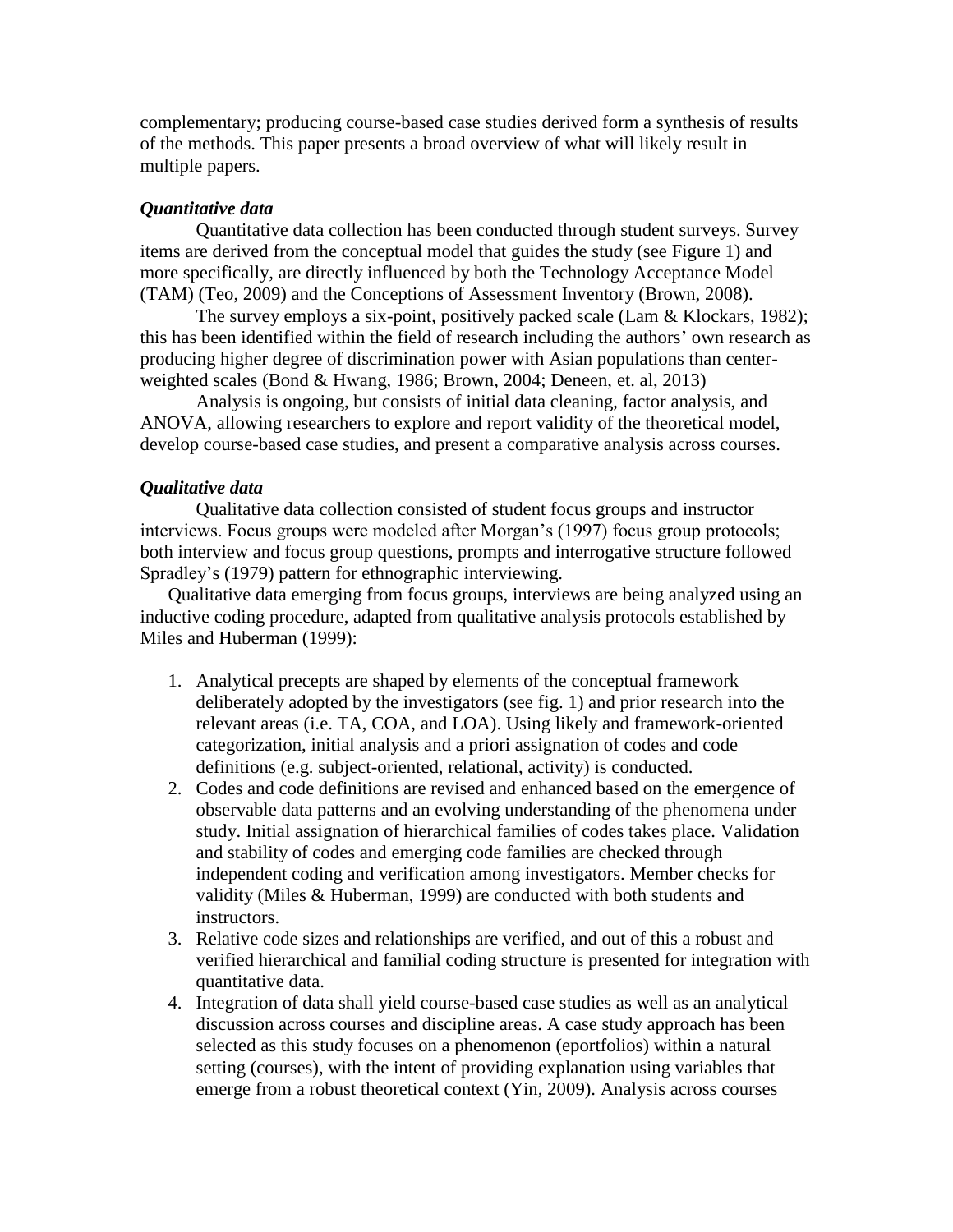may allow for explicit examination of variations and similarities that are course and discipline-specific. Preliminary findings are presented as elements that will go into the construction of the case studies.

Appropriate software packages (NVivo 8, SPSS, and AMOS) are being used to facilitate analysis.

## **INITIAL FINDINGS AND DISCUSSION**

As noted, analysis is ongoing but current results are compelling. These include emerging areas significant to the aim and objectives of the study. Due to the constraints of a conference paper, the authors have chosen to focus on a compelling discussion rather than a more technical reporting of results. This will be augmented by some more technical information in the accompanying presentation and Q&A session.

The emerging analytical results suggest that students and instructors have similarities and discrepancies in their conception of the value of assessment tasks and their conception of what constitutes assessment tasks. This seems applicable to both the discreet work products that may make up the eportfolio as well as the eportfolio, itself as an assessment task. A core finding was around continuous engagement. This is deemed essential for assessment to function as a support of learning (Carless, 2007). While instructors and students acknowledged the importance of it, findings suggested that this only occurred in courses in which students were forced to regularly engage with the eportfolio through the curriculum and instructional design. Similarly, the reported core benefits of eportfolios revolve around reflection and deep engagement (Fisher, et. al., 2011; Kennedy, 2011). Achieving these benefits requires continuous, sustained engagement. In the absence of this, it is unlikely that depth can/will be achieved. This has significant implications for understanding the need for specific instructional and curriculum design in order to achieve associated benefit of eportfolios as assessment. There are implications as well for achieving the core assessment-enabled graduate attributes that Hong Kong

There appear to be similar discrepancies between instructors' and students' conceptions of technology. Similarities seem to focus on absence of perceived facility in the use of underlying technology, while differences seem to focus on intended use and utility of the eportfolio. These are constructs essential to technology acceptance modelling (TAM) (Teo, 2009); these findings suggest that stakeholder position relative to a curriculum and the instructional/technology design may play a role in shaping technology acceptance.

There appears to be substantial push back against technology systems that are intended exclusively for eportfolio use. Both students and instructors exhibited this, albeit in two different ways. In one course, which used Mahara, a system designed specifically for generating eportfolios, instructors reported positive impressions of the technology (Mahara), but appeared frustrated with the associated learning curve. Students within this course, reported similar frustration but without the "balance" of perceived benefit.

By contrast, in the course employing Wordpress, a multi-use blog-based system, both instructors and students spoke favourably about utilization and acceptance of the technology. Interestingly, there was a significant disparity between the two courses in terms of continuous student engagement with the eportfolio as assessment. The course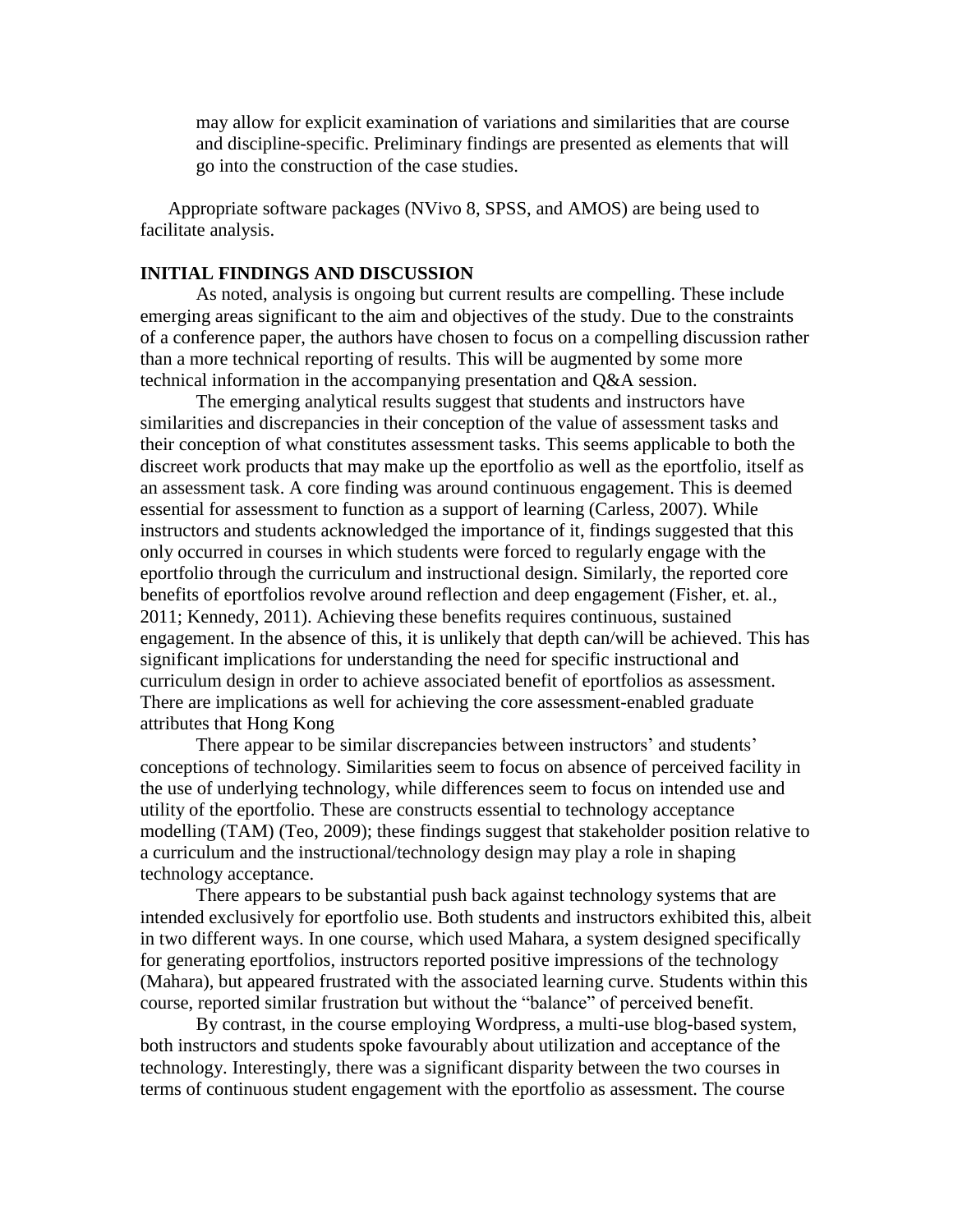using Mahara had low continuous engagement as reported by both teaching staff and students; by contrast, in the course using Wordpress, both sets of stakeholders reported high continuous engagement. Continuous engagement is a critical issue in assessment (Boud, 2000; Carless, 2007); these preliminary findings suggest that this may be one important connection between technology and assessment to be further explored within the research study framework.

It is anticipated that as this research is finalized, findings and implications shall be explored in terms of increasing worldwide demands for enhanced ICT use and learning oriented assessment in higher education, as well as the potential challenges of implementing learning oriented-assessment and innovative assessment practices in highstakes test-centric environments (Carless, 20011a).

## **LIMITATIONS**

The current study has some limitations inherent to research in progress. The first is that the full collection and analysis of the intended data has not been achieved. However, the value of evaluating and presenting work in progress is that this can shape and inform both data collection and analysis in a beneficial and ongoing manner. Second, the presentation of the outcomes space (i.e. how findings are presented for optimal comprehension and impact) needs development. The authors recognize this and in presenting this work, hopes to foster a positive but critical discussion as part of the conference presentation.

#### **CONCLUSIONS**

If research is critical to informing practice, then it is imperative that more and better research into eportfolios as assessments in higher education be conducted, to meet both global and regional needs. Studies that do adopt a critical perspective reveal benefits weighed against significant difficulties, ranging from the challenge of adopting new technology to stakeholders' conceptions of assessment practice (Ayala, 2006; Cummings & Maddux, 2010). Research into eportfolios as assessment in higher education hence needs further development. This study aims to accomplish this through theorizing and investigating relationships between conceptions and utilization of assessment and technology. This study addresses the significant interconnected global and local problems of understanding eportfolio use as higher education assessment and seeks to close the gap between eportfolio adoption and theoretically informed research. Initial findings form this ongoing study merit discussion and have significant implications for assessment practice, technology adoption, and the use of technology to enhance assessment.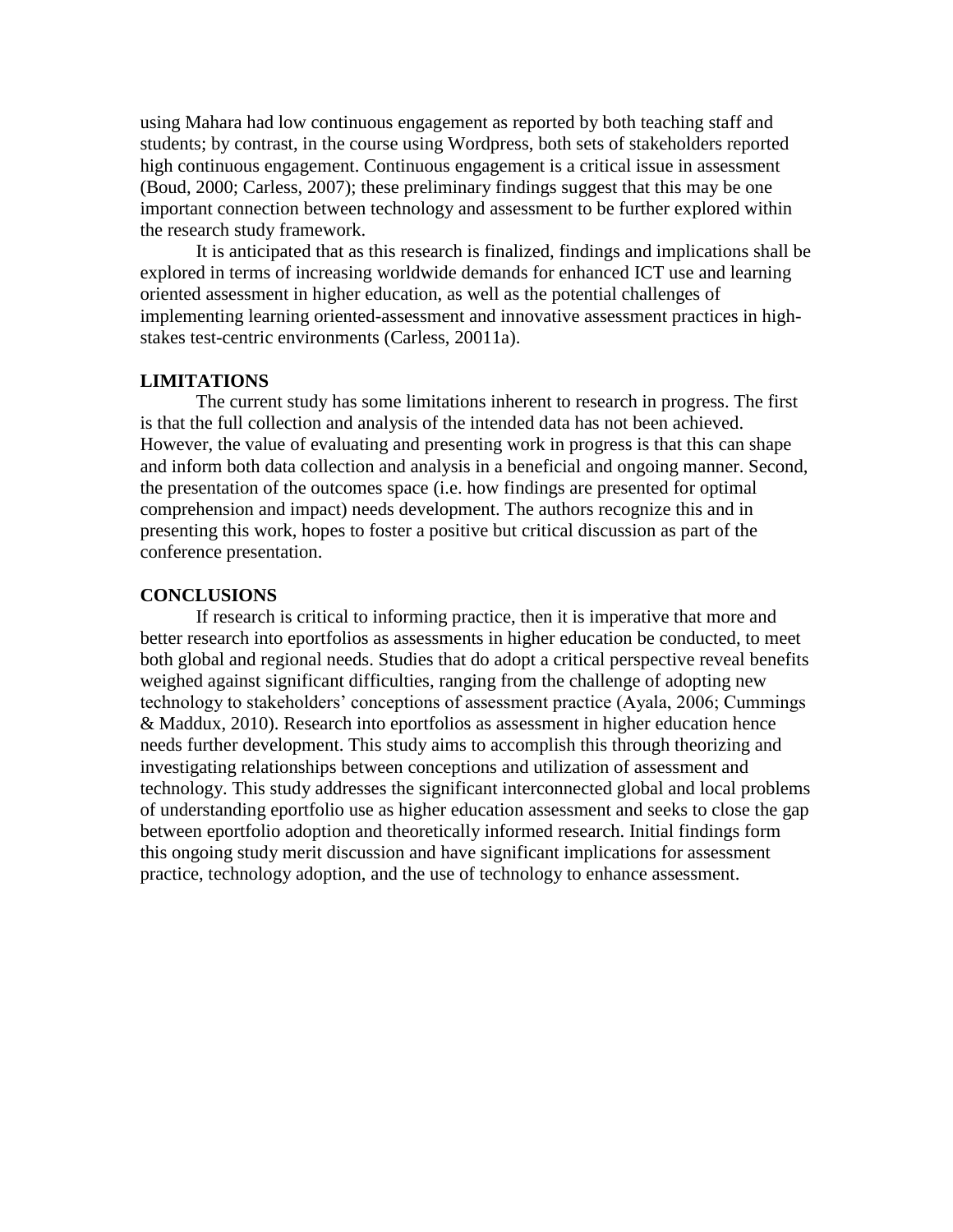## **REFERENCES**

Ayala, J. I. (2006). Electronic Portfolios for Whom? *Educause Quarterly, 29*(1), 12-13.

- Banta, T. (December, 2009) Assessing Learning Outcomes for the 4-Year Curriculum Keynote speech presented at the UCG symposium Enhancing and Assessing Students' Learning Outcomes for the New 4-year Curriculum, Hong Kong Polytechnic University, Hong Kong.
- Barrett, H. C. (2007). Researching electronic portfolios and learner engagement: The REFLECT initiative. *Journal of Adolescent & Adult Literacy, 50,* 436−449.
- Bond, M. H., & Hwang, K. K. (1986). The social psychology of Chinese people. In M. H. Bond (Ed.), *The psychology of Chinese people* (pp. 213-266). Oxford, UK: Oxford University Press.
- Boud, D. (2000) Sustainable assessment: Rethinking assessment for the learning society. *Studies in Continuing Education, 22*(2), 151–167.
- Brown, G. T. L. (2004). Measuring attitude with positively packed self-report ratings: Comparison of agreement and frequency scales. *Psychological Reports, 94*, 1015- 1024.
- Brown, G. T. L. (2006). Teachers' conceptions of assessment: Validation of an abridged instrument. *Psychological Reports,* 99, 166–170.
- Brown, G. T. L. (2008). *Conceptions of assessment: Understanding what assessment means to teachers and students*. New York: Nova Science Publishers.
- Brown, G. T. L. (2011). Self-regulation of assessment beliefs and attitudes: A review of the Students' Conceptions of Assessment inventory*. Educational Psychology, 31*(6), 731–748.
- Brown, G. T. L, & Wang, Z. (2011). Illustrating assessment: How Hong Kong university students conceive of the purposes of assessment. *Studies in Higher Education,*  iFirst. doi: 10.1080/03075079.2011.616955
- Carless, D. (2007). Learning-oriented assessment: conceptual basis and practical implications. *Innovations in Education and Teaching International, 44*(1), 57–66.
- Carless, D. (2011a). *From testing to productive student learning: Implementing formative assessment in Confucian-heritage settings.* New York: Routledge.
- Carless, D. (March, 2011b). Learning-oriented assessment and the development of student learning capacities. Plenary speech, International Conference EVAL trends 2011 Learning by Assessing at University Level: Innovative Experiences, Cadiz: Spain.
- Chau, J, & Cheng, G. (2010). ePortfolio, Technology, and Learning: a Reality Check. *Journal of Interactive Learning Research, 21*(4), 465-481.
- Cummings, R. & Maddux, C. D. (2010). The use of e-portfolios as a component of assessment and accreditation in Higher education. In N. Buzzetto-More (Ed.) *The eportfolio paradigm: Informing, educating, assessing and managing with eportfolios* (pp. 207-223). Santa Rosa, CA: Informing Science Press.
- Deneen, C. C. How good am I? Self-evaluation and ghosts of the past in an examination culture. In P. Hanstedt & J. Curry (Eds.) *Reading Hong Kong, Reading Ourselves*. Bloomington, IN: Indiana University Press. (Accepted; projected publication date of June, 2014)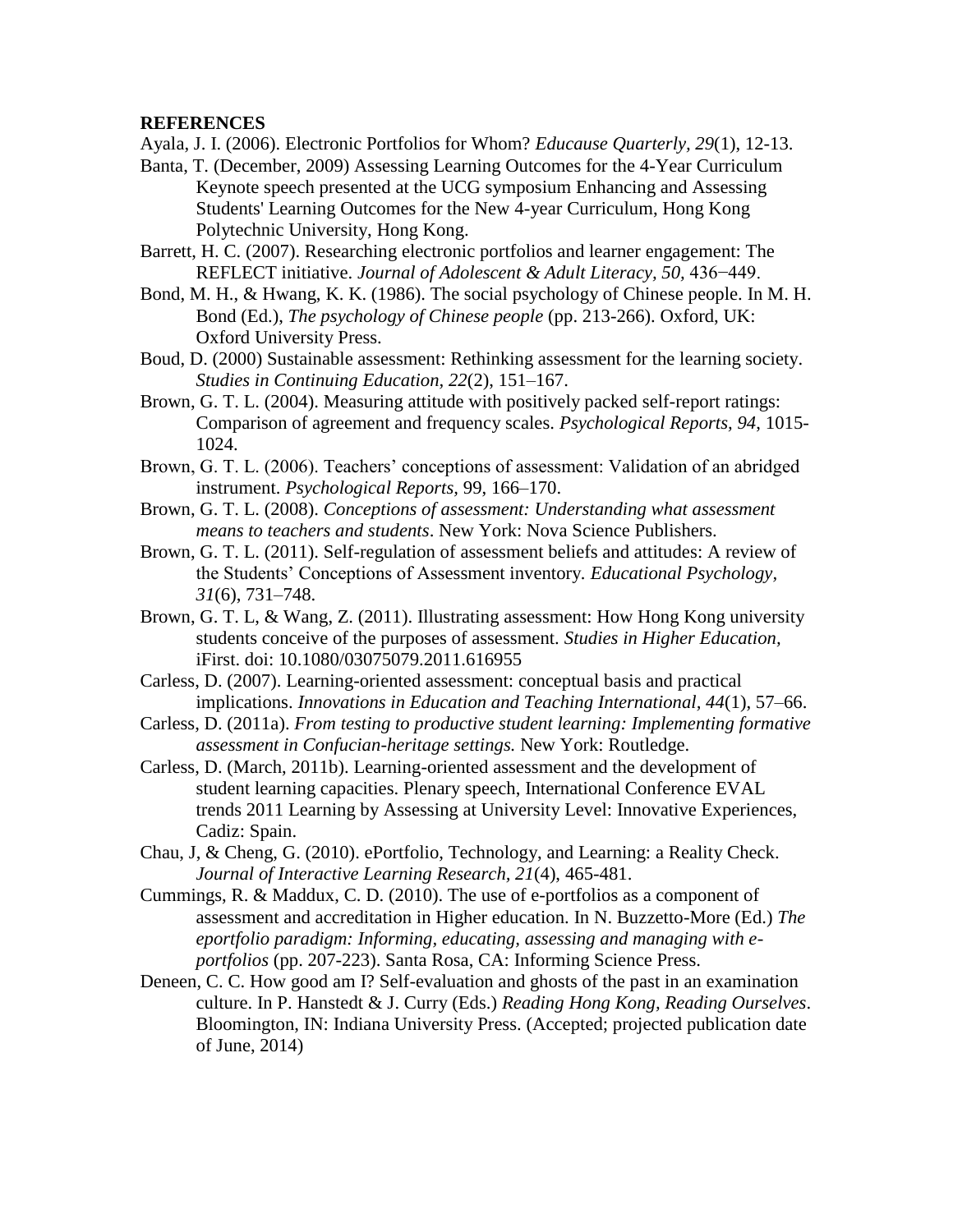- Deneen, C. C. & Boud, D. (2013). Patterns of Resistance in Managing Assessment Change. *Assessment & Evaluation in Higher Education,* (advance online publication). DOI:10.1080/02602938.2013.859654
- Deneen, C., Brown, G.T., Bond, T., & Shroff, R. (2013). Telling the difference: A first evaluation of an outcome-based learning innovation in teacher education. *Asia-Pacific Journal of Teacher Education (pagination forthcoming).*
- Fisher, D., Hokling, C., Pickard, V., Chen, J., Cheung, T., & Wong, A. (2011). *Integrating ePortfolios into teaching and learning: 10 CityU case studies.* Hong Kong: City University Press.
- Kember, D. 2010. Opening up the road to nowhere: Problems with the path to mass higher education in Hong Kong. *Higher Education* 59, 167–79.
- Kennedy, D. (March, 2011) Using ePortfolios for motivation, engagement and authentic assessment. Keynote speech presented at the UGC sponsored symposium Advancing Teaching and Learning: Evidence, Outcomes and E-learning, Lingnan University, Hong Kong.
- Lam, T. C. M., & Klockars, A. J. (1982). Anchor point effects on the equivalence of questionnaire items. *Journal of Educational Measurement, 19*(4), 317-322.
- Lorenzo, G., & Ittelson, J. (2005). An overview of E-portfolios. *Educause Learning Initiative,* 1, 1–27.
- Miles M. B. & Huberman, A.M. (1999) *Qualitative research: An expanded sourcebook* (2nd ed.). Thousand Oaks CA: Sage Publishing
- Shroff, R., Deneen, C. C., & Lim. C. P. (April, 2012). Using E-portfolios to Enhance Student-Teacher Ownership of Learning in Career Development. Paper presented at the American Educational Research Association Annual Meeting. 13-17 April, Vancouver, British Columbia.
- Shroff, R., Deneen, C., & Ng, E.M.W. (2011). Analysis of the technology acceptance model in examining students' behavioural intention to use an e-portfolio system. *Australasian Journal of Educational Technology, 27*(4), 600-618.
- Stefani, L., Mason, R., and Pegler, C. (2007). *The educational potential of e-portfolios: Supporting personal development and reflective learning.* London: Routledge.
- Strijbos, J., Meeus, W., & Libotton, A. (2007). Portfolio assignments in teacher education: A tool for self-regulating the learning process? *International Journal for the Scholarship of Teaching and Learning 1*(2), 1–16.
- Strivens, J., Baume, D., Grant, S., Owen, C., Ward, R., & Nicol, D. J. (2009) *The Role of e- Portfolios in Formative and Summative Assessment: Report of the JISC-funded Study Prepared by the Centre for Recording Achievement for JISC*. Retrieved from

http://www.jisc.ac.uk/whatwedo/programmes/elearning/eportfolios/studyontherol eofeporf olios.aspx

- Teo, T. (2009). Modeling technology acceptance in education: A study of pre-service teachers. *Computers & Education, 52*(2), 302-312.
- University Grants Committee of Hong Kong (UGC). (2010). *Aspirations for the Higher Education System in Hong Kong: Report of the University Grants Committee.*  Retrieved from

http://www.ugc.edu.hk/eng/ugc/publication/report/her2010/her2010.htm.